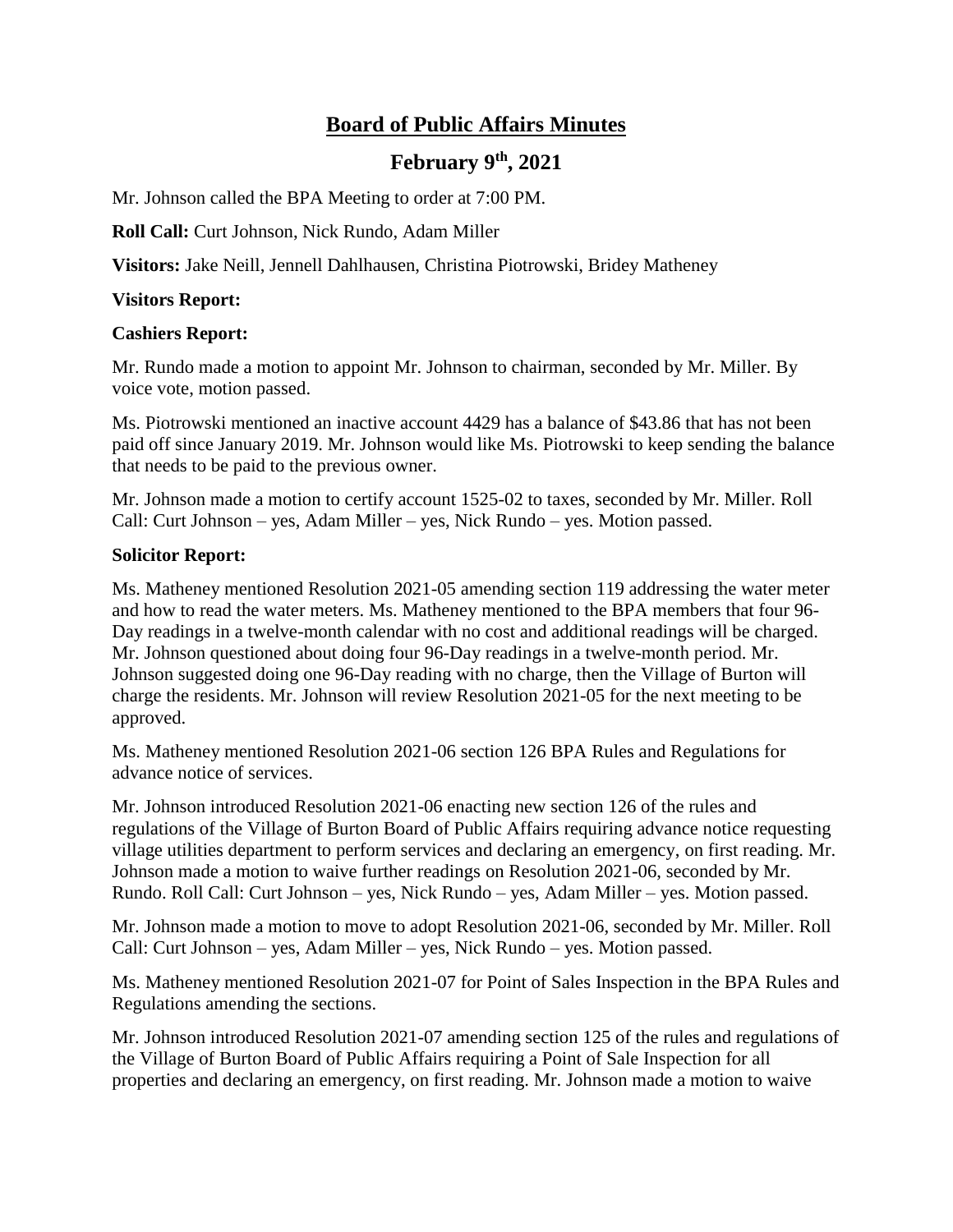further readings on Resolution 2021-07, seconded by Mr. Rundo. Roll Call: Curt Johnson – yes, Nick Rundo – yes, Adam Miller – yes. Motion passed.

Mr. Rundo made a motion to move to adopt Resolution 2021-07, seconded by Mr. Miller. Roll Call: Nick Rundo – yes, Adam Miller – yes, Curt Johnson – yes. Motion passed.

Mr. Johnson introduced a Resolution 2021-08 amending Water and Sewer Pipe Standards for the Village of Burton utilities to include an appendix and declaring an emergency, on first reading. Mr. Rundo made a motion to waive further readings on Resolution 2021-08, seconded by Mr. Miller. Roll Call: Nick Rundo – yes, Adam Miller – yes, Curt Johnson – yes. Motion passed.

Mr. Rundo made a motion to move to adopt Resolution 2021-08, seconded by Mr. Miller. Roll Call: Nick Rundo – yes, Adam Miller – yes, Curt Johnson – yes. Motion passed.

Ms. Matheney mentioned amending the water and sewer pipe standards to adopt an appendix.

Mr. Miller made a motion to add an appendix to the Water and Sewer Pipe Standards for a plan detailed drawings and the detailed drawing from 2 inch through 6inch with a reduced pressure back flow preventer detail plan, seconded by Mr. Rundo. By voice vote, motion passed.

Mr. Neill mentioned for the vertical meter residents, if they could be grandfathered in until there plumbing is changed. Mr. Johnson mentioned that if the meter is vertical it could build up sediment in the meter and not perform properly.

Ms. Matheney mentioned in section 1 that only meters approved by the Village and installed by the Village or its authorized agents shall be permitted to be used with the Village Water System. All meters should be installed horizontally with a shut-off valve installed on each side of the meter. Ms. Matheney mentioned we need to change the "should be" to "shall be" to enforce rule.

Mr. Johnson introduced a Resolution 2021-09 amending section 205 of the rules and regulations of the Village of Burton Board of Public Affairs and declaring an emergency, on first reading. Mr. Johnson made a motion to waive further readings on Resolution 2021-09 except section 1, seconded by Mr. Rundo. Roll Call: Curt Johnson – yes, Nick Rundo – yes, Adam Miller – yes. Motion passed.

Mr. Miller made a motion to move to adopt Resolution 2021-09 except section 1, seconded by Mr. Johnson. Roll Call: Adam Miller – yes, Curt Johnson – yes, Nick Rundo – yes. Motion passed.

Ms. Matheney mentioned that in 2018 Council passed an ordinance to sell bulk water, but BPA had not addressed the procedure for bulk water sales in the BPA rules and regulations. Ms. Piotrowski confirmed that the Bulk Water permit is for a 12-month period and should be renewed annually.

Mr. Johnson introduced a Resolution 2021-10 enacting new section 217 of the rules and regulations of the Village of Burton Board of Public Affairs regarding bulk water sales procedures and declaring an emergency, on first reading. Mr. Rundo made a motion to waive further readings on Resolution 2021-10, seconded by Mr. Miller. Roll Call: Nick Rundo – yes, Adam Miller – yes, Curt Johnson – yes. Motion passed.

Mr. Rundo made a motion to move to adopt Resolution 2021-10, seconded by Mr. Miller. Roll Call: Nick Rundo- yes, Adam Miller- yes, Curt Johnson – yes. Motion passed.